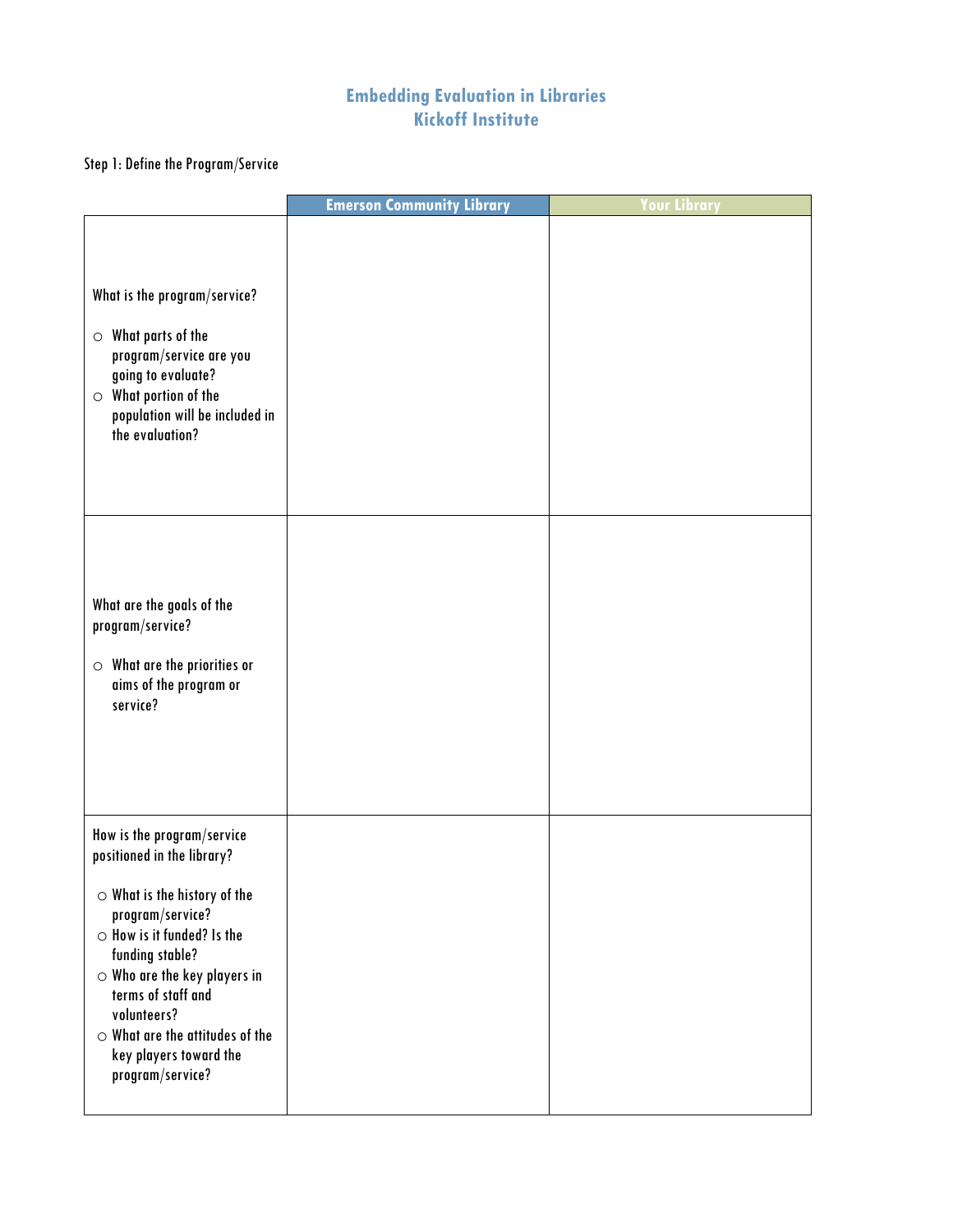#### Step 2: Analyze Context

|                                                                                                                                                                                                                                                        | <b>Emerson Community Library</b> | four Library |
|--------------------------------------------------------------------------------------------------------------------------------------------------------------------------------------------------------------------------------------------------------|----------------------------------|--------------|
| What are the purpose(s) and<br>desired use(s) of the evaluation?<br>$\circ$ Accountability and oversight<br>requirements<br>$\circ$ Program improvement<br>$\circ$ Advocacy                                                                            |                                  |              |
| Who are the stakeholders? What<br>is their "stake"?<br>$\circ$ Who are the program<br>stakeholders?<br>$\circ$ Who are the evaluation<br>stakeholders?<br>$\circ$ Evaluator(s)<br>$\circ$ Primary users of findings<br>$\circ$ Audiences for reporting |                                  |              |
| What is the political context?<br>$\circ$ Who will be concerned about<br>the evaluation?<br>$\circ$ Who might benefit from<br>positive or negative findings?                                                                                           |                                  |              |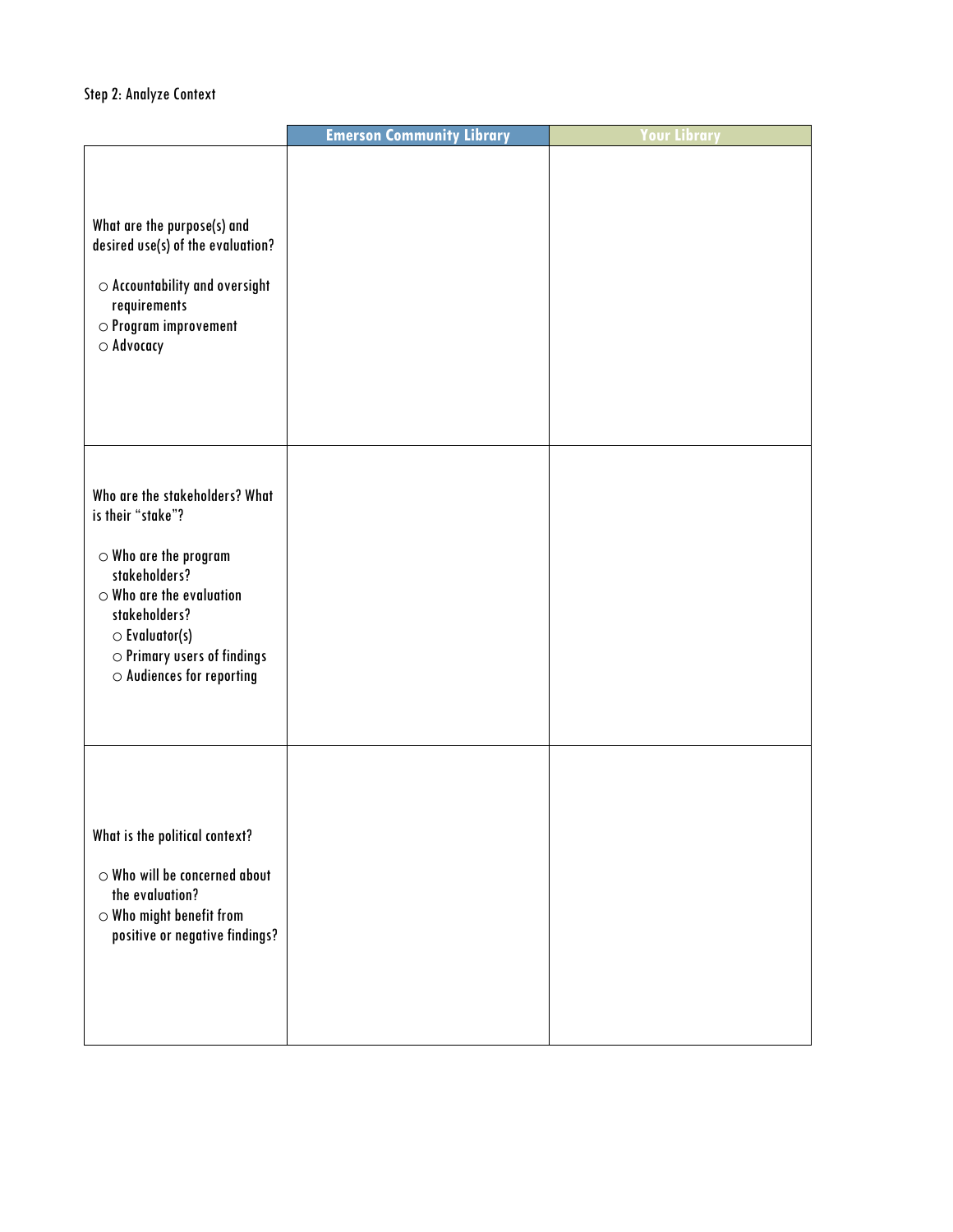### Step 3: Clarify Program Theory

|                                                                                                                                       | <b>Emerson Community Library</b> | <b>Your Library</b> |
|---------------------------------------------------------------------------------------------------------------------------------------|----------------------------------|---------------------|
| What research/evaluation has<br>already been conducted about<br>the topic?                                                            |                                  |                     |
| What are the team's mental<br>models?<br>$\circ$ Ideas about how and why a<br>program or service will work<br>to accomplish its goals |                                  |                     |
| What are the components of the<br>logic model?<br>$\circ$ Inputs<br>$\circ$ Outputs<br>$\circ$ Outcomes                               |                                  |                     |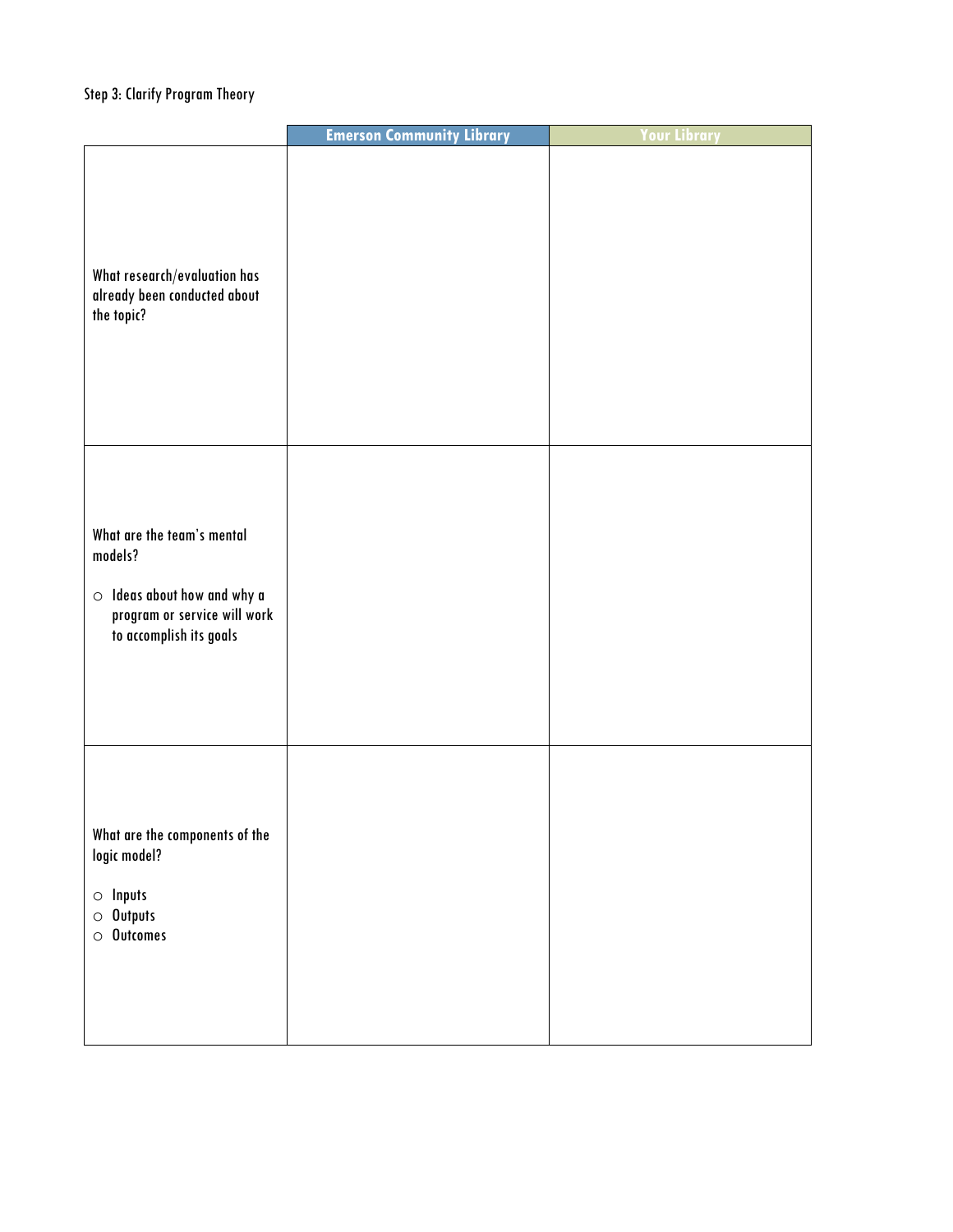#### Step 4: Develop Questions

|                                                                                                                                                                | <b>Emerson Community Library</b> | <b>Your Library</b> |
|----------------------------------------------------------------------------------------------------------------------------------------------------------------|----------------------------------|---------------------|
| What does success look like for<br>this program/service?                                                                                                       |                                  |                     |
| Outcomes-related<br>$\circ$<br>definitions of success are<br>rarely sufficient (by<br>themselves)<br>Consider a multi-faceted<br>$\circ$<br>picture of success |                                  |                     |
| What are the evaluation<br>questions?<br>Overarching, guiding<br>$\circ$<br>questions that the<br>evaluation seeks to answer                                   |                                  |                     |
|                                                                                                                                                                |                                  |                     |

### Step 5: Design Study

|                                                                     | <b>Emerson Community Library</b> | <b>Your Library</b> |
|---------------------------------------------------------------------|----------------------------------|---------------------|
| What is your plan for conducting<br>the evaluation (steps 6-8)?     |                                  |                     |
| What is your plan for using the<br>evaluation results (steps 9-10)? |                                  |                     |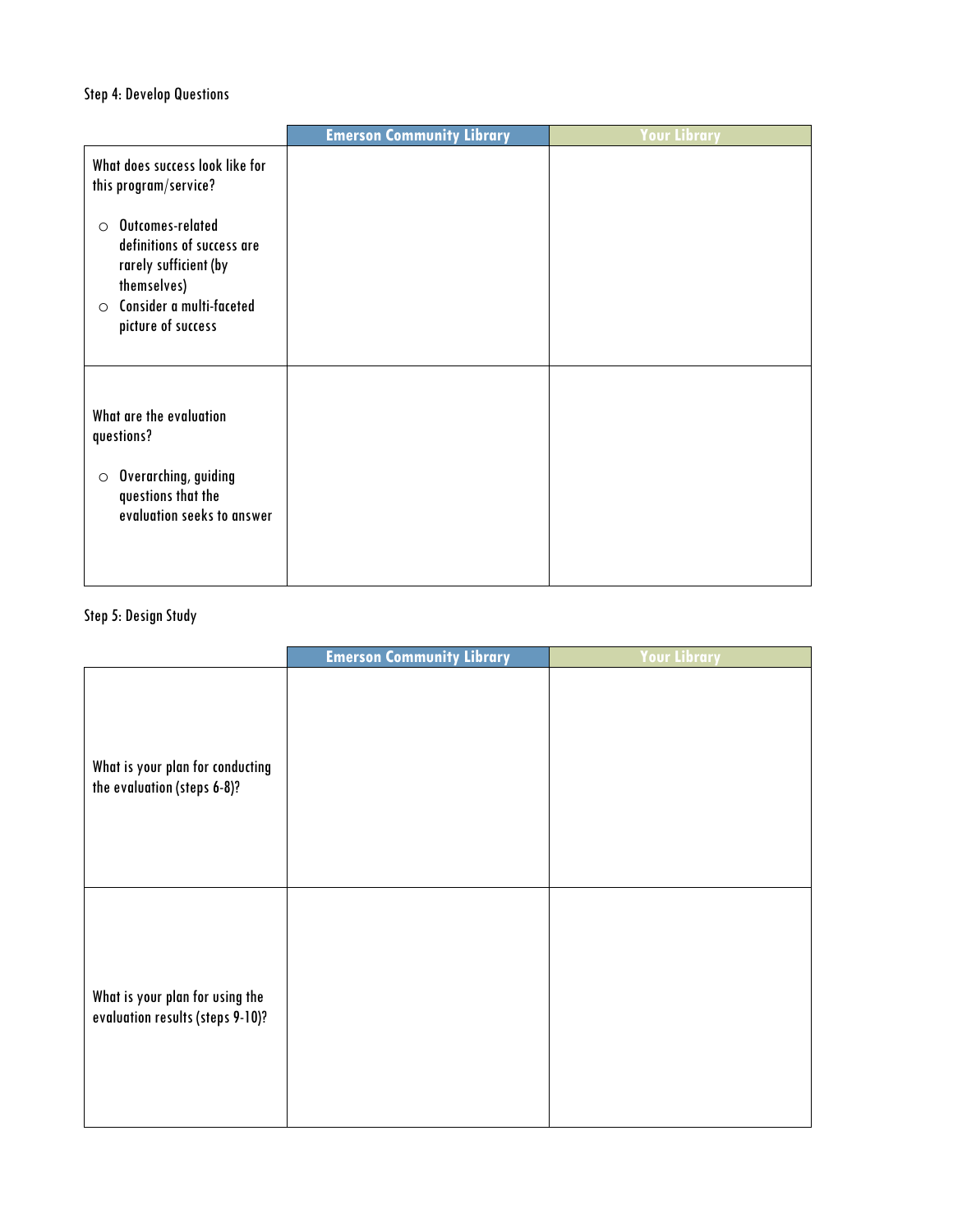#### Step 6: Collect Data

|                                                                                                                                                                                                                                          | <b>Emerson Community Library</b> | Your Library |
|------------------------------------------------------------------------------------------------------------------------------------------------------------------------------------------------------------------------------------------|----------------------------------|--------------|
| What data collection methods<br>will you use to answer the<br>evaluation questions?                                                                                                                                                      |                                  |              |
| $\circ$ Types of data needed to<br>answer your evaluation<br>questions<br>$\circ$ Strengths and limitations of<br>methods<br>$\circ$ Organizational resources and<br>expertise                                                           |                                  |              |
| What steps will you take to<br>collect relevant, credible data?<br>$\circ$ Are your methods sufficient<br>for yielding relevant, credible<br>data?<br>$\circ$ How will you define your<br>samples?<br>$\circ$ Who will collect the data? |                                  |              |

#### Step 7: Analyze Data

|                                | <b>Emerson Community Library</b> | Your Library |
|--------------------------------|----------------------------------|--------------|
| How will you analyze the data? |                                  |              |